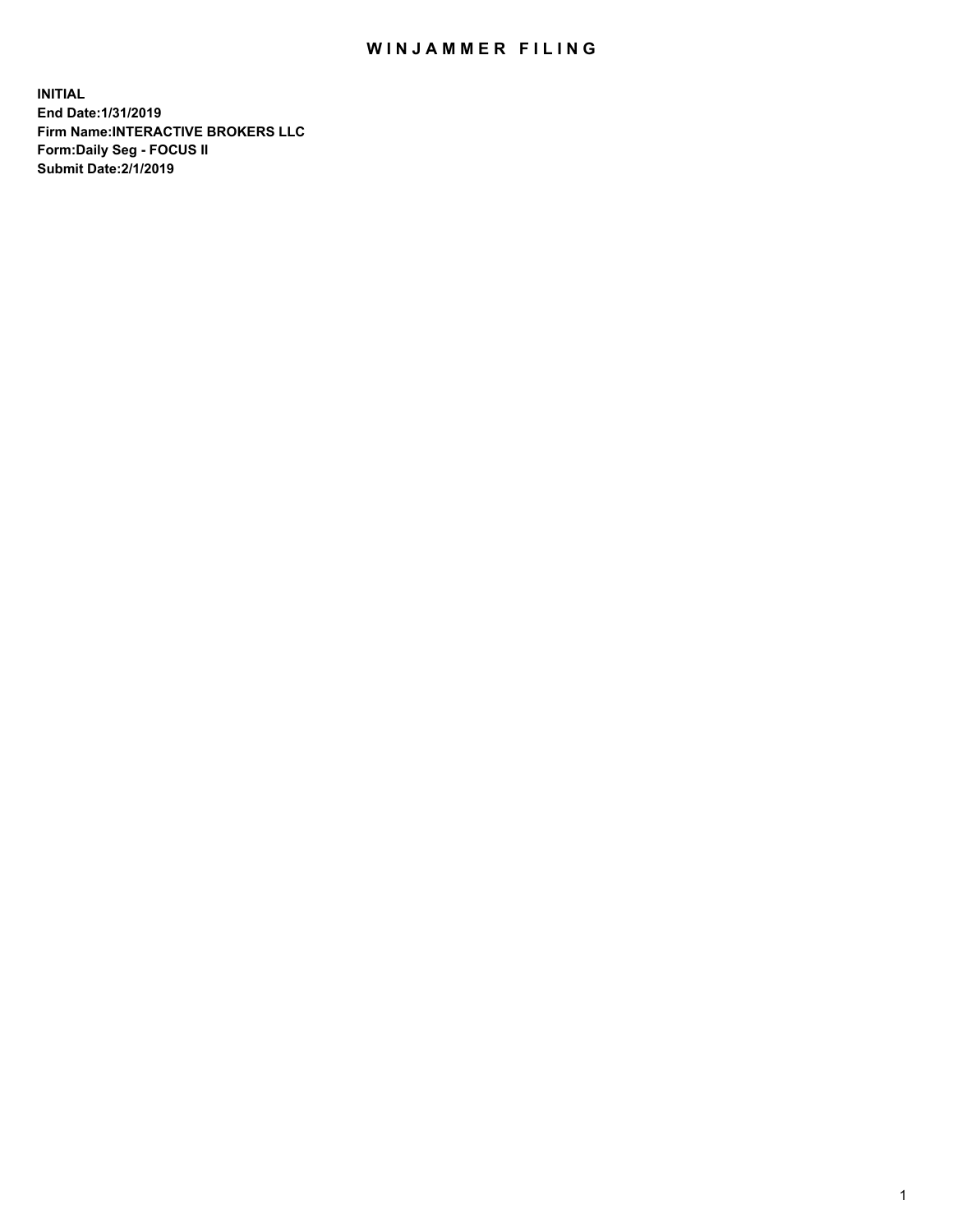**INITIAL End Date:1/31/2019 Firm Name:INTERACTIVE BROKERS LLC Form:Daily Seg - FOCUS II Submit Date:2/1/2019 Daily Segregation - Cover Page**

| Name of Company                                                                                                                                                                                                                                                                                                                | <b>INTERACTIVE BROKERS LLC</b>                                                                  |
|--------------------------------------------------------------------------------------------------------------------------------------------------------------------------------------------------------------------------------------------------------------------------------------------------------------------------------|-------------------------------------------------------------------------------------------------|
| <b>Contact Name</b>                                                                                                                                                                                                                                                                                                            | <b>James Menicucci</b>                                                                          |
| <b>Contact Phone Number</b>                                                                                                                                                                                                                                                                                                    | 203-618-8085                                                                                    |
| <b>Contact Email Address</b>                                                                                                                                                                                                                                                                                                   | jmenicucci@interactivebrokers.c<br>om                                                           |
| FCM's Customer Segregated Funds Residual Interest Target (choose one):<br>a. Minimum dollar amount: ; or<br>b. Minimum percentage of customer segregated funds required:% ; or<br>c. Dollar amount range between: and; or<br>d. Percentage range of customer segregated funds required between:% and%.                         | $\overline{\mathbf{0}}$<br>$\overline{\mathbf{0}}$<br>155,000,000 245,000,000<br>0 <sub>0</sub> |
| FCM's Customer Secured Amount Funds Residual Interest Target (choose one):<br>a. Minimum dollar amount: ; or<br>b. Minimum percentage of customer secured funds required:%; or<br>c. Dollar amount range between: and; or<br>d. Percentage range of customer secured funds required between:% and%.                            | $\overline{\mathbf{0}}$<br>$\mathbf 0$<br>80,000,000 120,000,000<br>0 <sub>0</sub>              |
| FCM's Cleared Swaps Customer Collateral Residual Interest Target (choose one):<br>a. Minimum dollar amount: ; or<br>b. Minimum percentage of cleared swaps customer collateral required:% ; or<br>c. Dollar amount range between: and; or<br>d. Percentage range of cleared swaps customer collateral required between:% and%. | $\overline{\mathbf{0}}$<br>$\underline{\mathbf{0}}$<br>0 <sub>0</sub><br>00                     |

Attach supporting documents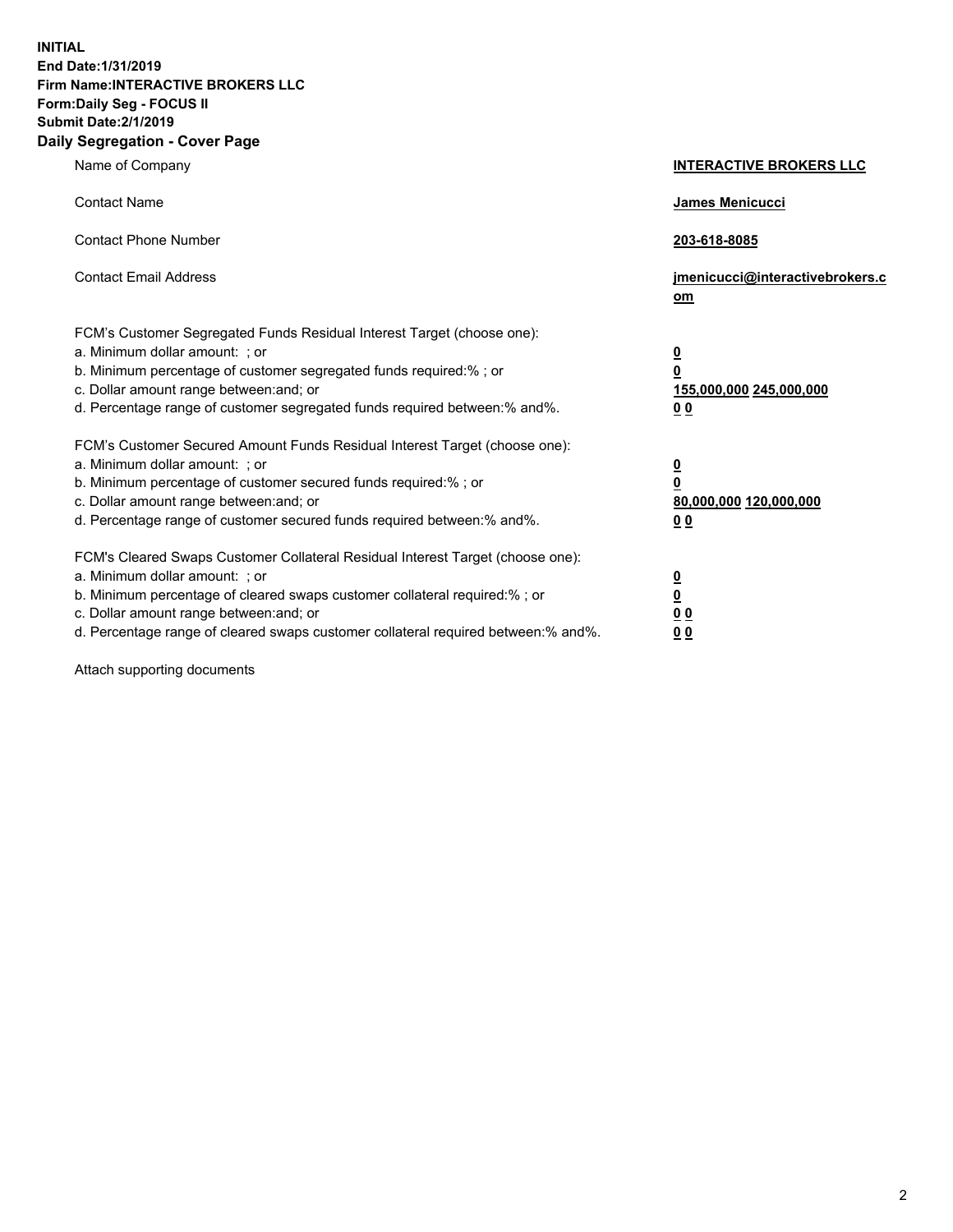## **INITIAL End Date:1/31/2019 Firm Name:INTERACTIVE BROKERS LLC Form:Daily Seg - FOCUS II Submit Date:2/1/2019 Daily Segregation - Secured Amounts**

|            | Foreign Futures and Foreign Options Secured Amounts                                         |                                                      |
|------------|---------------------------------------------------------------------------------------------|------------------------------------------------------|
|            | Amount required to be set aside pursuant to law, rule or regulation of a foreign            | $0$ [7305]                                           |
|            | government or a rule of a self-regulatory organization authorized thereunder                |                                                      |
| 1.         | Net ledger balance - Foreign Futures and Foreign Option Trading - All Customers             |                                                      |
|            | A. Cash                                                                                     | 432,143,098 [7315]                                   |
|            | B. Securities (at market)                                                                   | $0$ [7317]                                           |
| 2.         | Net unrealized profit (loss) in open futures contracts traded on a foreign board of trade   | 3,968,392 [7325]                                     |
| 3.         | Exchange traded options                                                                     |                                                      |
|            | a. Market value of open option contracts purchased on a foreign board of trade              | 139,109 [7335]                                       |
|            | b. Market value of open contracts granted (sold) on a foreign board of trade                | -44,733 [7337]                                       |
| 4.         | Net equity (deficit) (add lines 1. 2. and 3.)                                               | 436,205,866 [7345]                                   |
| 5.         | Account liquidating to a deficit and account with a debit balances - gross amount           | 3,662 [7351]                                         |
|            | Less: amount offset by customer owned securities                                            | 0 [7352] 3,662 [7354]                                |
| 6.         | Amount required to be set aside as the secured amount - Net Liquidating Equity              | 436,209,528 [7355]                                   |
|            | Method (add lines 4 and 5)                                                                  |                                                      |
| 7.         | Greater of amount required to be set aside pursuant to foreign jurisdiction (above) or line | 436,209,528 [7360]                                   |
|            | 6.                                                                                          |                                                      |
|            | FUNDS DEPOSITED IN SEPARATE REGULATION 30.7 ACCOUNTS                                        |                                                      |
| 1.         | Cash in banks                                                                               |                                                      |
|            | A. Banks located in the United States                                                       | 56,629,913 [7500]                                    |
|            | B. Other banks qualified under Regulation 30.7                                              | 0 [7520] 56,629,913 [7530]                           |
| 2.         | Securities                                                                                  |                                                      |
|            | A. In safekeeping with banks located in the United States                                   | 411,348,678 [7540]                                   |
|            | B. In safekeeping with other banks qualified under Regulation 30.7                          | 0 [7560] 411,348,678 [7570]                          |
| 3.         | Equities with registered futures commission merchants                                       |                                                      |
|            | A. Cash                                                                                     | $0$ [7580]                                           |
|            | <b>B.</b> Securities                                                                        | $0$ [7590]                                           |
|            | C. Unrealized gain (loss) on open futures contracts                                         | $0$ [7600]                                           |
|            | D. Value of long option contracts                                                           | $0$ [7610]                                           |
|            | E. Value of short option contracts                                                          | 0 [7615] 0 [7620]                                    |
| 4.         | Amounts held by clearing organizations of foreign boards of trade                           |                                                      |
|            | A. Cash                                                                                     | $0$ [7640]                                           |
|            | <b>B.</b> Securities                                                                        | $0$ [7650]                                           |
|            | C. Amount due to (from) clearing organization - daily variation                             | $0$ [7660]                                           |
|            | D. Value of long option contracts                                                           | $0$ [7670]                                           |
|            | E. Value of short option contracts                                                          | 0 [7675] 0 [7680]                                    |
| 5.         | Amounts held by members of foreign boards of trade                                          |                                                      |
|            | A. Cash                                                                                     | 92,376,134 [7700]                                    |
|            | <b>B.</b> Securities                                                                        | $0$ [7710]                                           |
|            | C. Unrealized gain (loss) on open futures contracts                                         | -6,416,252 <sup>[7720]</sup>                         |
|            | D. Value of long option contracts                                                           | 139,109 [7730]                                       |
|            | E. Value of short option contracts                                                          | <mark>-44,733</mark> [7735] <b>86,054,258</b> [7740] |
| 6.         | Amounts with other depositories designated by a foreign board of trade                      | $0$ [7760]                                           |
| 7.         | Segregated funds on hand                                                                    | $0$ [7765]                                           |
| 8.         | Total funds in separate section 30.7 accounts                                               | 554,032,849 [7770]                                   |
| 9.         | Excess (deficiency) Set Aside for Secured Amount (subtract line 7 Secured Statement         | 117,823,321 [7380]                                   |
|            | Page 1 from Line 8)                                                                         |                                                      |
| 10.<br>11. | Management Target Amount for Excess funds in separate section 30.7 accounts                 | 80,000,000 [7780]                                    |
|            | Excess (deficiency) funds in separate 30.7 accounts over (under) Management Target          | 37,823,321 [7785]                                    |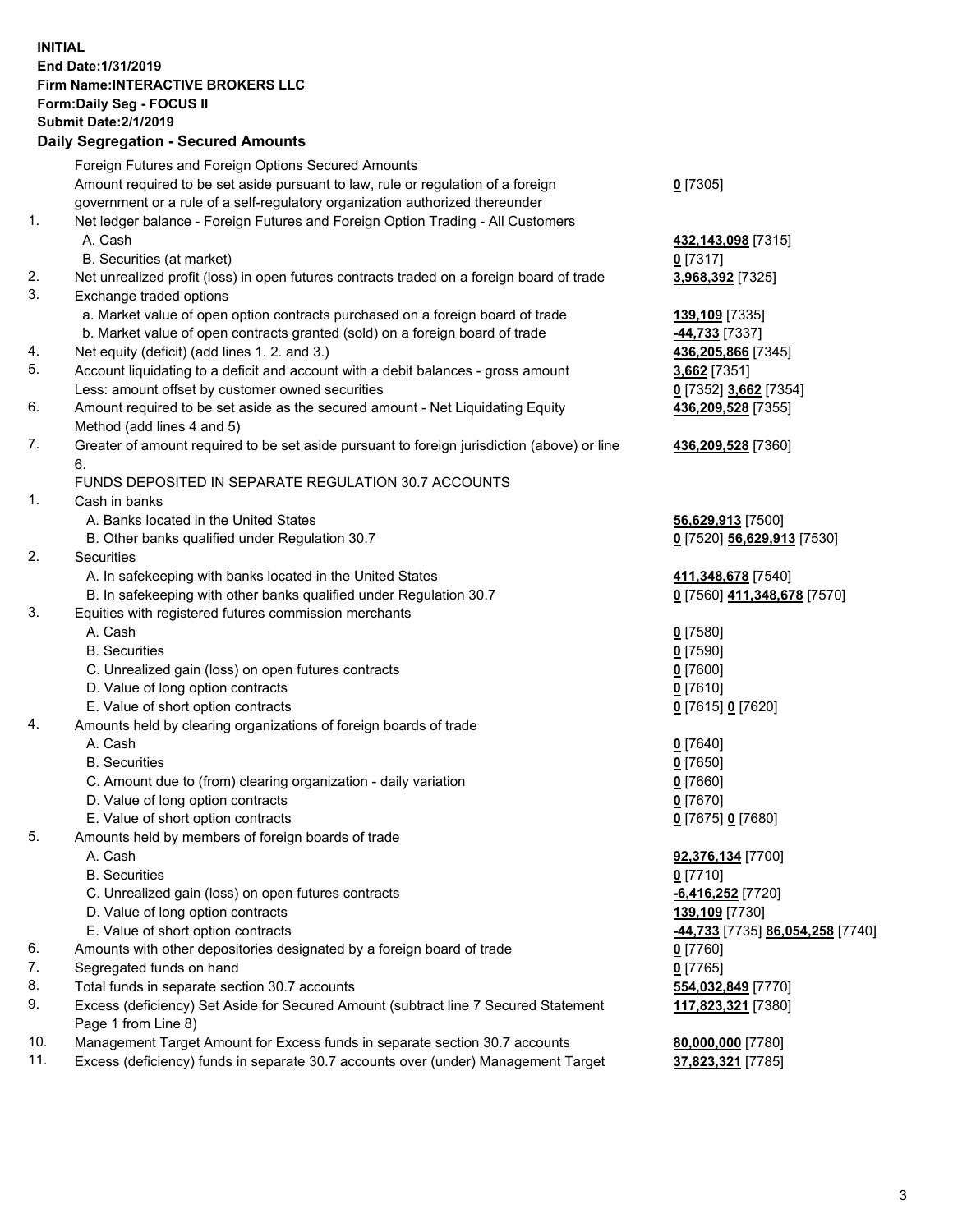**INITIAL End Date:1/31/2019 Firm Name:INTERACTIVE BROKERS LLC Form:Daily Seg - FOCUS II Submit Date:2/1/2019 Daily Segregation - Segregation Statement** SEGREGATION REQUIREMENTS(Section 4d(2) of the CEAct) 1. Net ledger balance A. Cash **3,988,196,908** [7010] B. Securities (at market) **0** [7020] 2. Net unrealized profit (loss) in open futures contracts traded on a contract market **-88,665,105** [7030] 3. Exchange traded options A. Add market value of open option contracts purchased on a contract market **344,335,098** [7032] B. Deduct market value of open option contracts granted (sold) on a contract market **-388,714,914** [7033] 4. Net equity (deficit) (add lines 1, 2 and 3) **3,855,151,987** [7040] 5. Accounts liquidating to a deficit and accounts with debit balances - gross amount **1,413,954** [7045] Less: amount offset by customer securities **0** [7047] **1,413,954** [7050] 6. Amount required to be segregated (add lines 4 and 5) **3,856,565,941** [7060] FUNDS IN SEGREGATED ACCOUNTS 7. Deposited in segregated funds bank accounts A. Cash **431,916,389** [7070] B. Securities representing investments of customers' funds (at market) **2,396,803,315** [7080] C. Securities held for particular customers or option customers in lieu of cash (at market) **0** [7090] 8. Margins on deposit with derivatives clearing organizations of contract markets A. Cash **7,800,882** [7100] B. Securities representing investments of customers' funds (at market) **1,315,104,416** [7110] C. Securities held for particular customers or option customers in lieu of cash (at market) **0** [7120] 9. Net settlement from (to) derivatives clearing organizations of contract markets **-3,657,430** [7130] 10. Exchange traded options A. Value of open long option contracts **345,700,205** [7132] B. Value of open short option contracts **-390,160,055** [7133] 11. Net equities with other FCMs A. Net liquidating equity **0** [7140] B. Securities representing investments of customers' funds (at market) **0** [7160] C. Securities held for particular customers or option customers in lieu of cash (at market) **0** [7170] 12. Segregated funds on hand **0** [7150] 13. Total amount in segregation (add lines 7 through 12) **4,103,507,722** [7180] 14. Excess (deficiency) funds in segregation (subtract line 6 from line 13) **246,941,781** [7190] 15. Management Target Amount for Excess funds in segregation **155,000,000** [7194] **91,941,781** [7198]

16. Excess (deficiency) funds in segregation over (under) Management Target Amount Excess